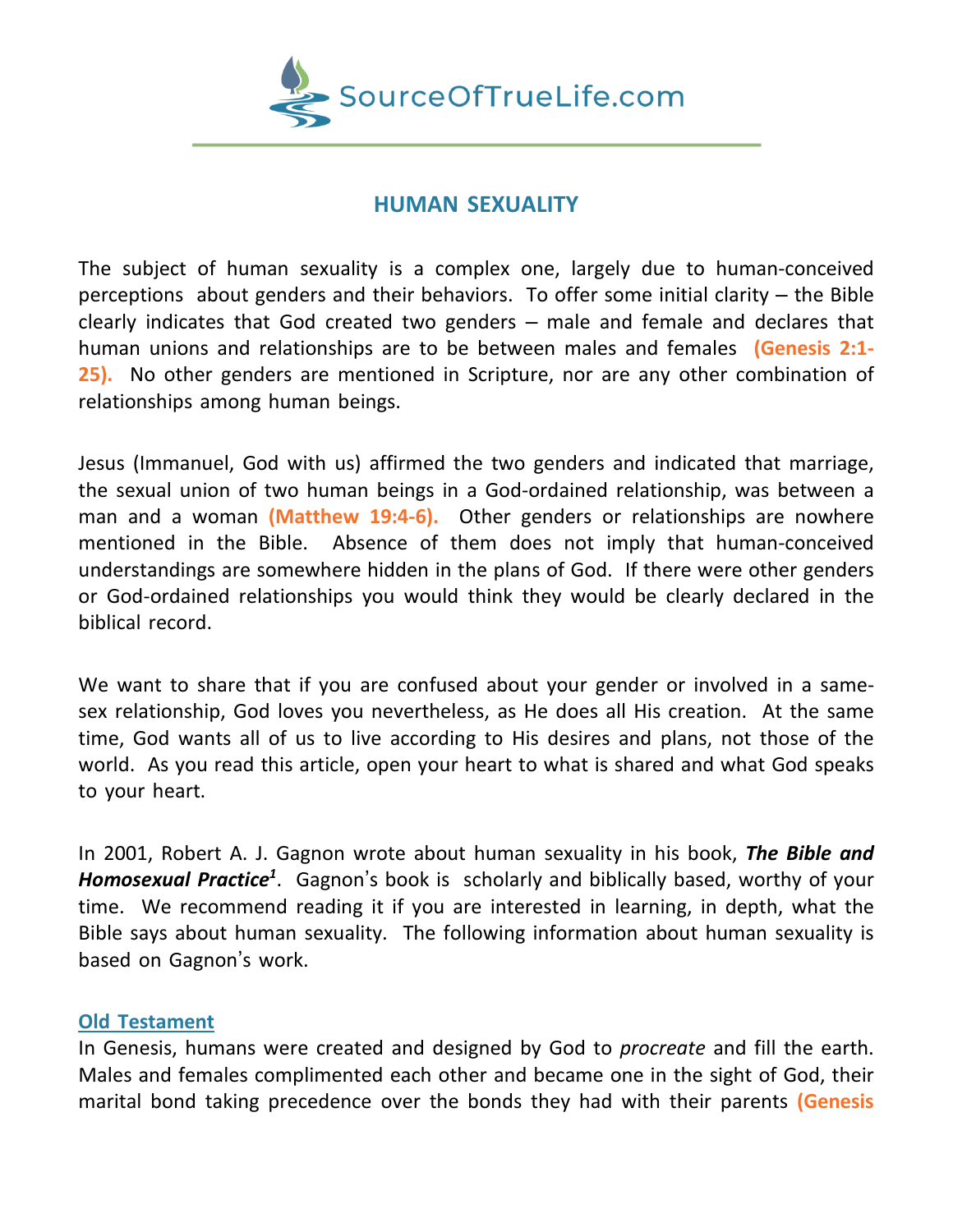**2:21-24).** Same-sex unions were not prescribed and were considered a *procreative* dead-end.

Further into Genesis, the cities of Sodom and Gomorrah were both destroyed because of homosexual practice that permeated them **(Genesis 19:1-29).** The homosexual lifestyles of Sodom were written about in the Genesis narrative to elicit feelings of revulsion that were later reiterated and amplified in New Testament writings **(Jude 7 and 2 Peter 2:6-10).**

As the Israelite nation became tribes and the Levites were called to serve as their priests, God shared His intentions for Israelites to be a holy people **(Leviticus 11:44- 45).** The book of Leviticus records what God spoke to Moses with regard to life among the Hebrew family, also known as the Holiness Code or Levitical Laws. These laws were unqualified and absolute, considered expanded commentary on the 10 commandments. The commands of God, and not the consensus of the surrounding culture, shaped the behavior of God's people. By extension, Christians do not have the option of simply dismissing an injunction because it is in the Old Testament and belongs to the Holiness Code. The same God who gave the laws of the Mosaic dispensation continues to regulate conduct through the Spirit in believers.

The Holiness Code makes it clear that God considers homosexual practice an abomination. In the following relevant passage, the Hebrew word *toeba* (something God hates) is used in each instance when translated into English as *abomination*. "With a male you shall not lie as though lying with a woman; it is an *abomination"* **(Leviticus 18:22**). "A man who will lie with a male as though lying with a woman, they have committed an *abomination*, the two of them; they shall certainly be put to death; their blood be upon them" **(Leviticus 20:13**).

Cult prostitution existed in the pagan world between men and women and among men. These forms of prostitution were practiced in temples associated with false gods. As the Israelites settled into Canaan, they discovered these practices, described as detestable **(1 Kings 14:24)** and, because some Israelites were engaging in them, they were clearly instructed not to engage in them – "No Israelite man or woman is to become a shrine prostitute. You must not bring the earnings of a female prostitute or of a male prostitute into the house of the Lord your God to pay any vow, because the Lord your God detests them both" **(Deuteronomy 23:17-18).**

Contemporary proponents of homosexuality allege a homosexual relationship existed between two Old Testament characters Jonathan and David. Such a relationship is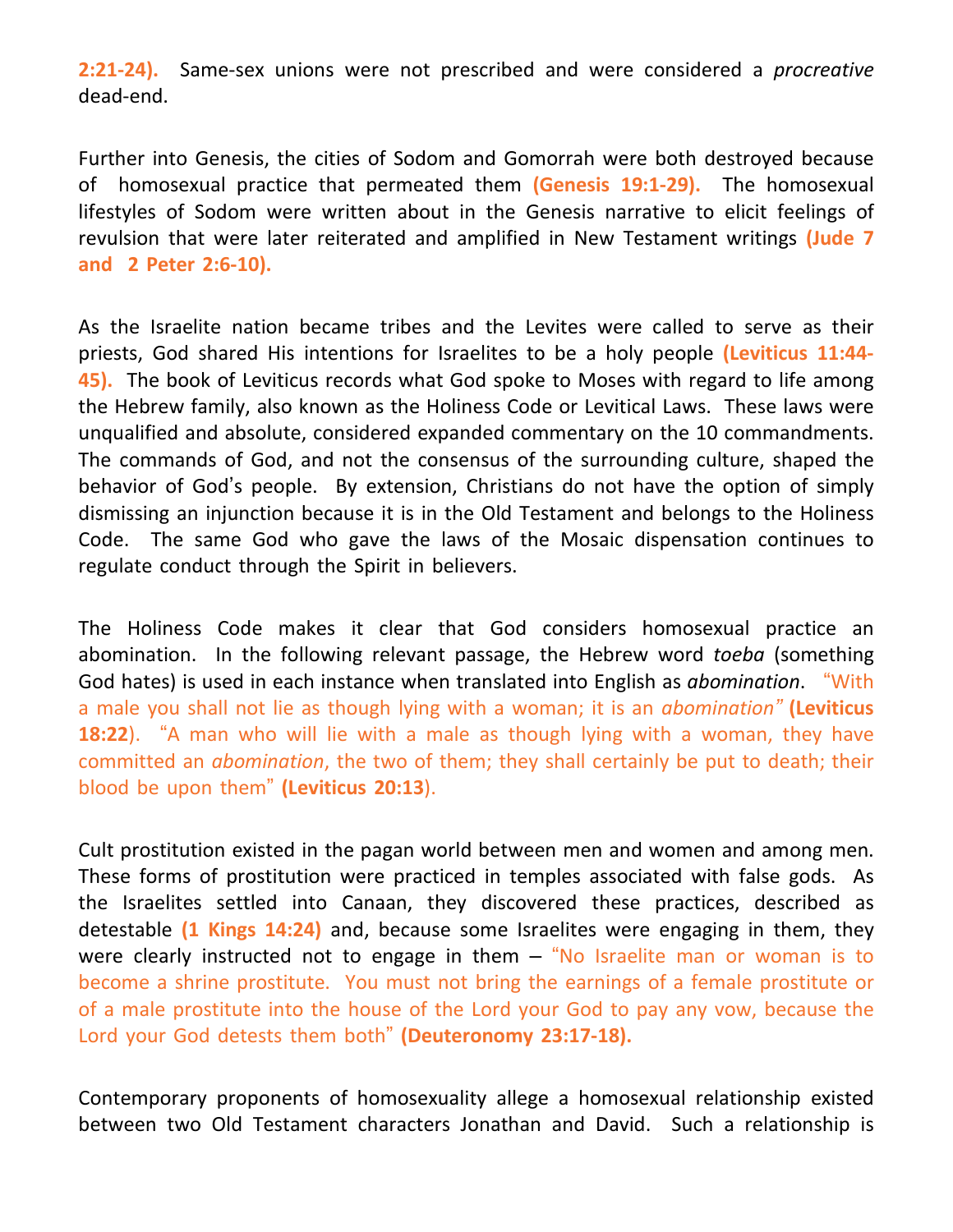nowhere to be found in the biblical narrative and sexual intercourse is never inferred or implied. The *love* described between them **(1 Samuel 18:1-4)** is indicative of a much larger love affair of the people of Israel with King David, a love affair based on David's zeal for God (Yahweh) and his military prowess. David simply found favor in Jonathan's eyes, including political favor. Their kisses **(1 Samuel 20:41-42)** were part of ancient and contemporary culture of biblical and now Middle Eastern lands.

#### **Intertestamental Period**

Between the writings of the Old and New Testaments, from 200 BC to 200 AD, all writings on the subject of human sexuality were unanimous in rejecting homosexual conduct; no dissenting voices are known. Philo and Josephus wrote clearly on the subject:

## **1. Homosexual intercourse cannot lead to procreation.**

The male penis and the female vagina/womb are complimentary organs.

 Sexual stimulation has at its core, the divine purpose of releasing seed for procreation.

 Commonplace among Greeks and Romans was the thought that same-sex intercourse was to be rejected on the grounds that it resulted in an infertile union.

 Writing about the destruction of Sodom, Philo said, "because he (God) bitterly hated those (unions) which were strange and unlawful, he extinguished them . . a monument to God's hatred of homosexual intercourse."

**2. Homosexual intercourse represents an affront to God's sexual stamp on males and females by uniting two non-complimentary sexual beings.** These were called an "abomination" not (for) the status degradation of the male but the mixing of kinds; that is, using another male sexually as if her were a female.

 Nature teaches us that only sexual intercourse with a female in faithful marital union is legitimate; thus, adultery too is contrary to nature.

 Neither the male anal cavity nor the mouth is likely candidates for what God intended as a receptacle for the male penis.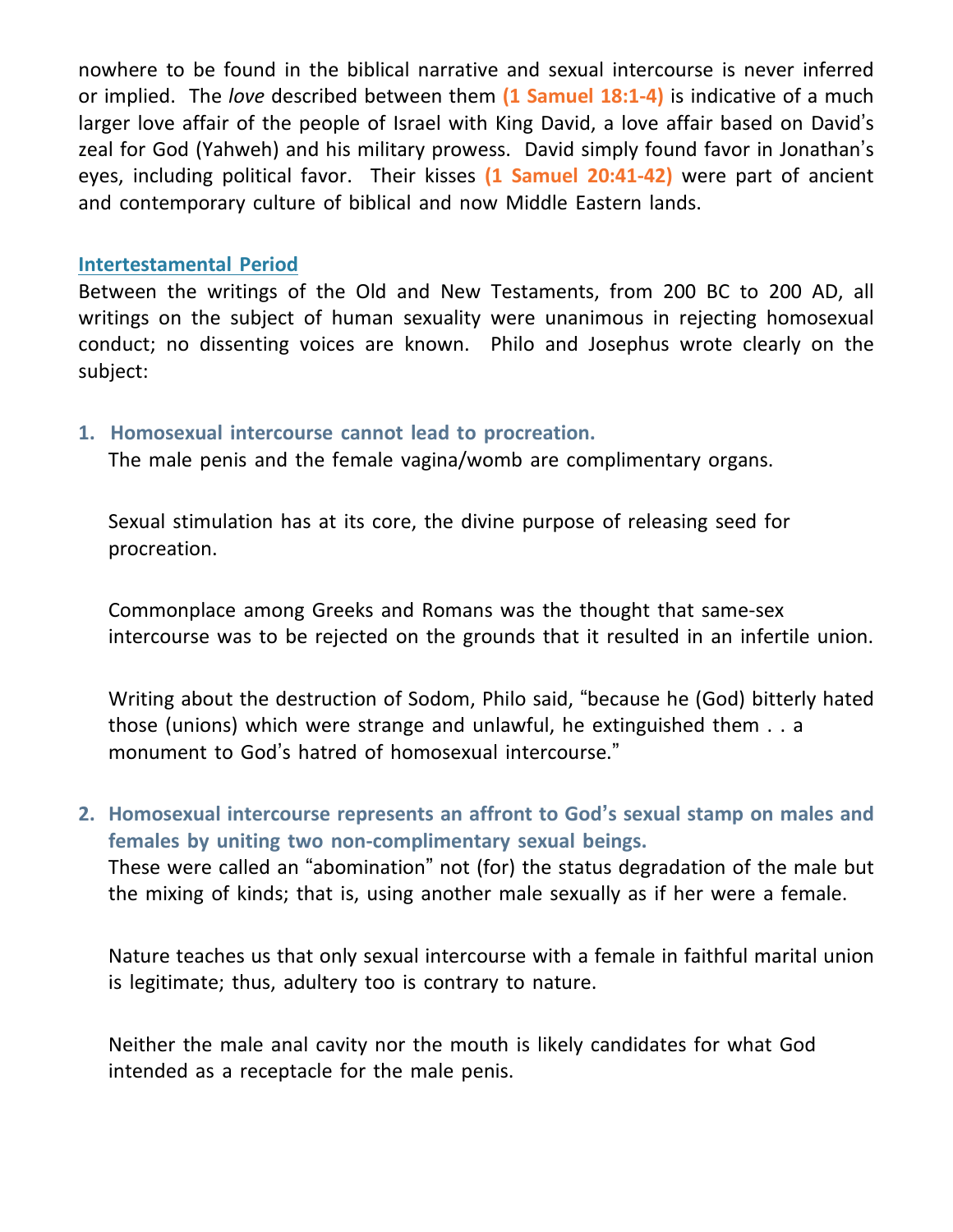- **3. Homoerotic desire constitutes an excess of passion.** Not every innate urge should receive societal (let alone divine) approbation (approval).
- **4. Homosexual intercourse is not practiced even by animals.** Heterosexuality is the norm in the animal kingdom.

#### **Jesus**

It has already been established that **God the Father** made it clear through Moses and others that same-sex unions and marriage were an abomination **(Leviticus 18:22; 20:13).** Because Jesus is the Son of God, the second person of the Trinity, everything declared in the Old Testament by God was being said by Jesus as well. In His last moments with the disciples at the Last Supper, Jesus said, "I and the Father are one" **(John 10:30)** and "the Father is in me and I in the Father" **(John 10:38).**

Nonetheless, proponents of same-sex relations attempt to put a positive spin on what they perceive as silence by Jesus on the subject as well as Jesus' embrace of sinners and emphasis on love, concluding that Jesus would not have criticized responsible and loving expressions of homosexual and lesbian conduct. Here are some responses to that line of reasoning.

**1. Jesus held the same stance toward same-sex unions and intercourse that was found in the Mosaic law.**

 Jesus may very well have spoken about same-sex unions, but the writers of the New Testament did not record it. Those same writers did not record Jesus saying anything on **incest and bestiality,** but that does not indicate a neutral or positive stance on those sins.

 Jesus: Do not think I have come to abolish the law or prophets; I have come not to abolish but to fulfill **(Matthew 5:17-18).**

Jesus never overturned a prohibition of the Law.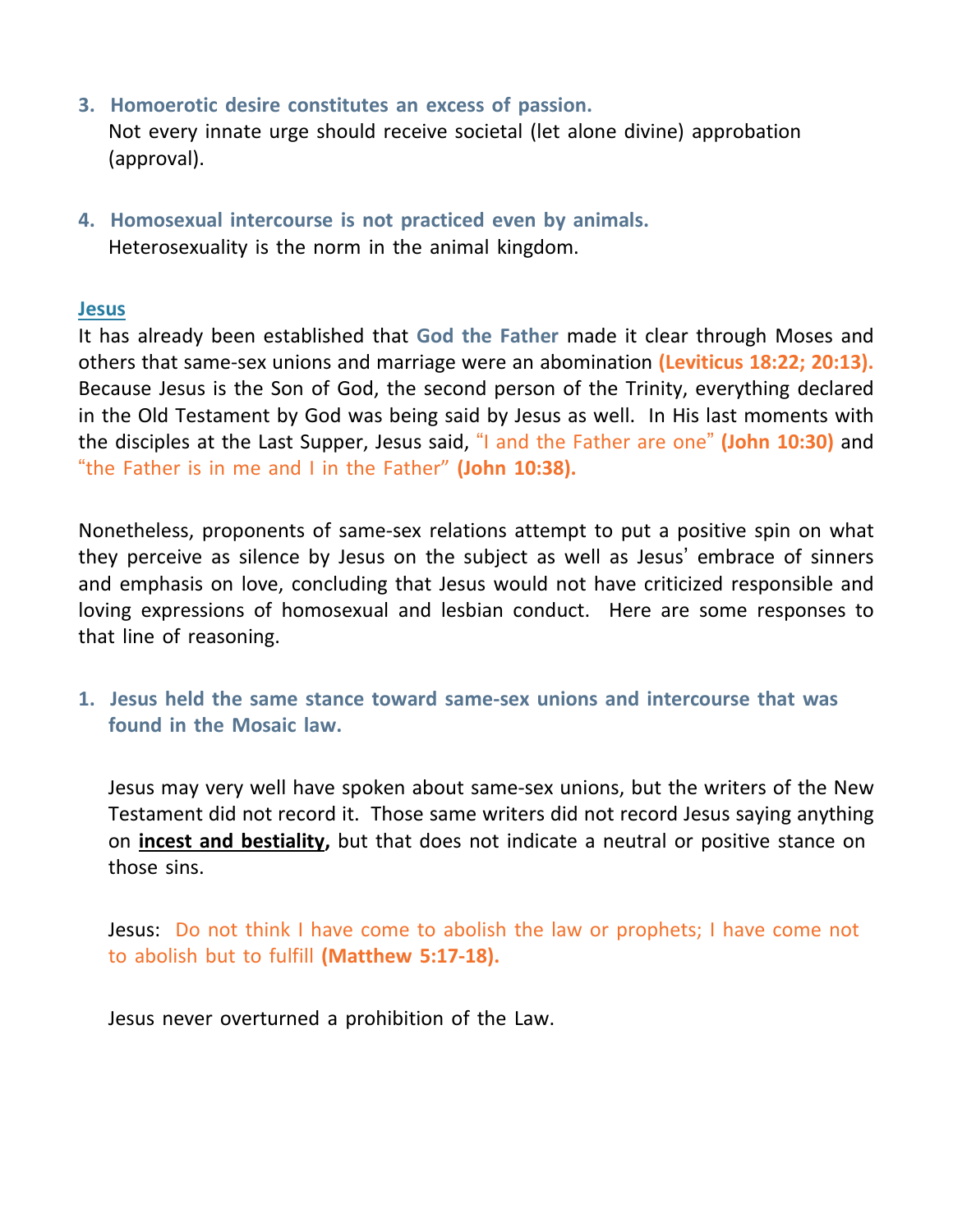## **2. Jesus exclusively embraced a heterosexual model of monogamy.**

 Jesus accepted the model for marriage and sexual union presented in **Genesis 1** and **2.** He made that very clear in **Mark 10:6-9.** He understood marriage to be between a man and a woman, not of a man and another man, or a female and another female.

 This stance of Jesus was *not* to broaden the Torah's openness to alternative forms, but rather to narrow or constrain Torah's sexual ethic to disallow any sexual union other than monogamous, lifelong marriage to a person of the opposite sex.

**3. Jesus' positions on other matters having to do with sexual ethics were generally more, not less, rigorous than those of his surrounding culture.**

 Examples include **Matthew 5:31-32; 19:9; Mark 10:11-12;** and **Luke 16:18.** Later, Paul affirms the position of Jesus **(I Corinthians 7:10-11).**

 For Jesus, love involved orienting others away from self-interest and in the direction of interest of the kingdom of God. Love for one's spouse takes precedence over sexual self-actualization.

**4. The ways in which Jesus integrated demands for mercy and righteous conduct in his teaching and ministry do not lend support for the view that Jesus might have taken a positive or neutral approach to same-sex intercourse.**

Jesus launched an all-out effort to seek and find "lost sheep" and to restore them.

 Jesus came not to affirm the sin of the sinner but rather to restore *sinners* to wholeness by leading them out of sin.

 Jesus did not judge those caught in sin, like the woman caught in adultery. But he did say: "from now on, sin no more" **(John 8:9-11).**

Jesus forgave ALL sins with an expectation of transformed behavior.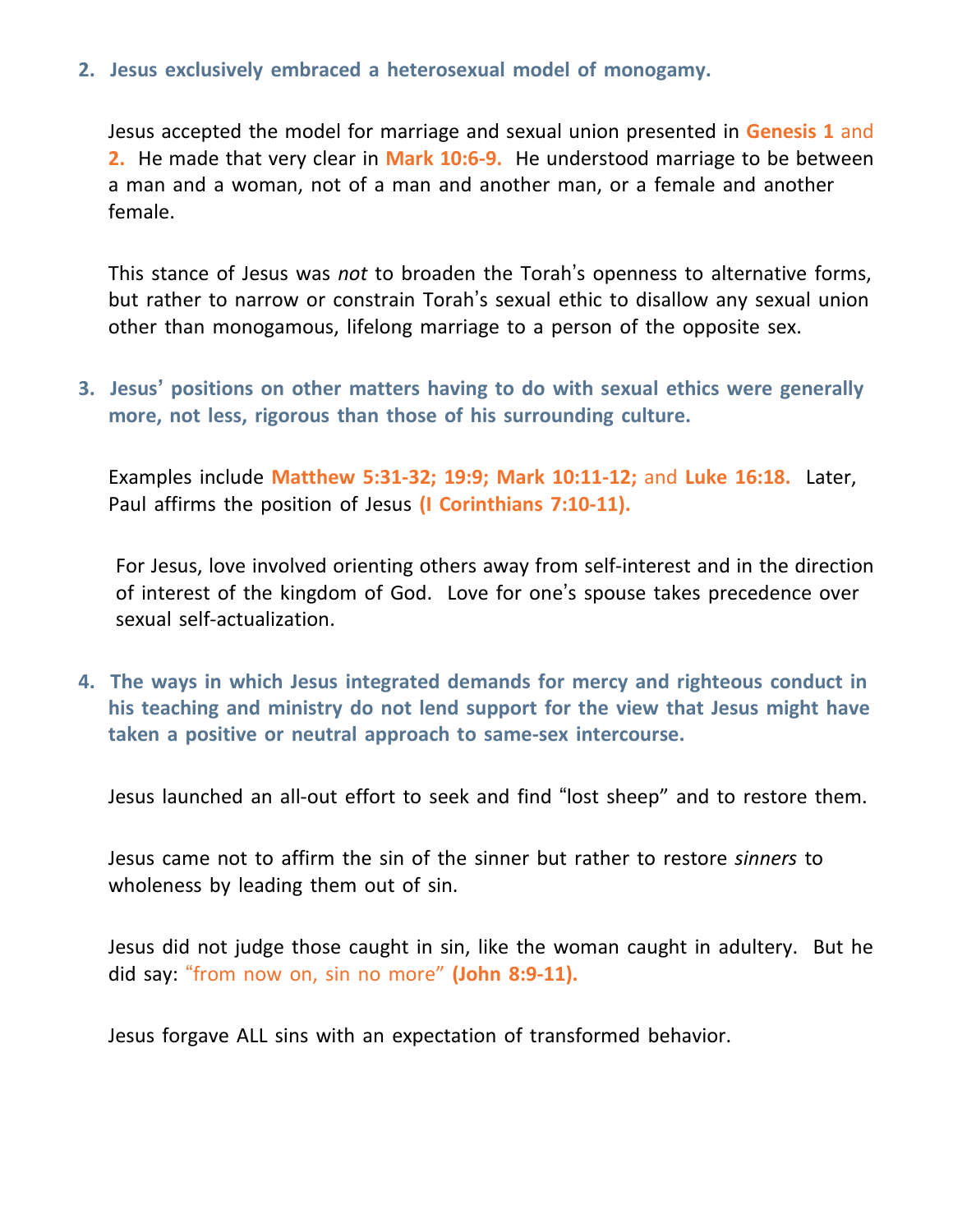## **The Apostle Paul**

As previously noted, the Old Testament rejected homosexual practice. Jewish authors before and after Jesus' birth also rejected it. Jesus rejected it through the guidance given to Moses as well as his own teaching on marriage between a man and a woman. Paul provided further clarity for the churches of his day and ours.

**Romans 1:24-27** (the most substantial and explicit discussion on homosexual conduct in the Bible). Context: speaking of God's wrath against all ungodliness and wickedness of men who suppress the truth by their wickedness . . . "therefore, God *gave them over* **in the sinful desires of their hearts to sexual impurity** for the degrading of their bodies with one another. **They exchanged the truth of God for a lie** and worshiped and served created things rather than the Creator – who is forever praised. Amen. Because of this, **God** *gave them over* **to shameful lusts**. Even their **women exchanged natural relations for unnatural ones. In the same way the men also abandoned natural relations with women and were inflamed with lust for one another.** Men committed indecent acts with other men and received in themselves the due penalty for their perversion.

**I Corinthians 6:9-10** (the first of two vice lists that include rebukes of homosexual practice) "Do you not know that the wicked will not inherit the kingdom of God? Do not be deceived: neither the sexually immoral nor adulterers nor **male prostitutes** nor **homosexual offenders** nor thieves nor the greedy nor drunkards nor slanderers nor swindlers will inherit the kingdom of God."

## **I Timothy 1:8-10**

Paul declared that none of these behaviors could be part of faithful Christian living – even worse that, if not repented, they excluded persons from the Kingdom of God.

#### **One final note**

The notion that first century Jews, such as Jesus and Paul, would have given general approval to a homosexual lifestyle *if they had only been shown adequate examples of mutually caring and non-exploitative same-sex relationships* is hard to fathom.

#### **Biblical Witness**

Many, if not most, innate feelings (including a long list of sexual desires) stand in direct opposition to God's will for redeemed humanity and are to be brought under the control of the Holy Spirit's power. Here are some **arguments people make (noted in GREEN text throughout this article)** about human sexuality in relation to the Bible, followed by **the truth based on God's Word (noted in purple text throughout this article):**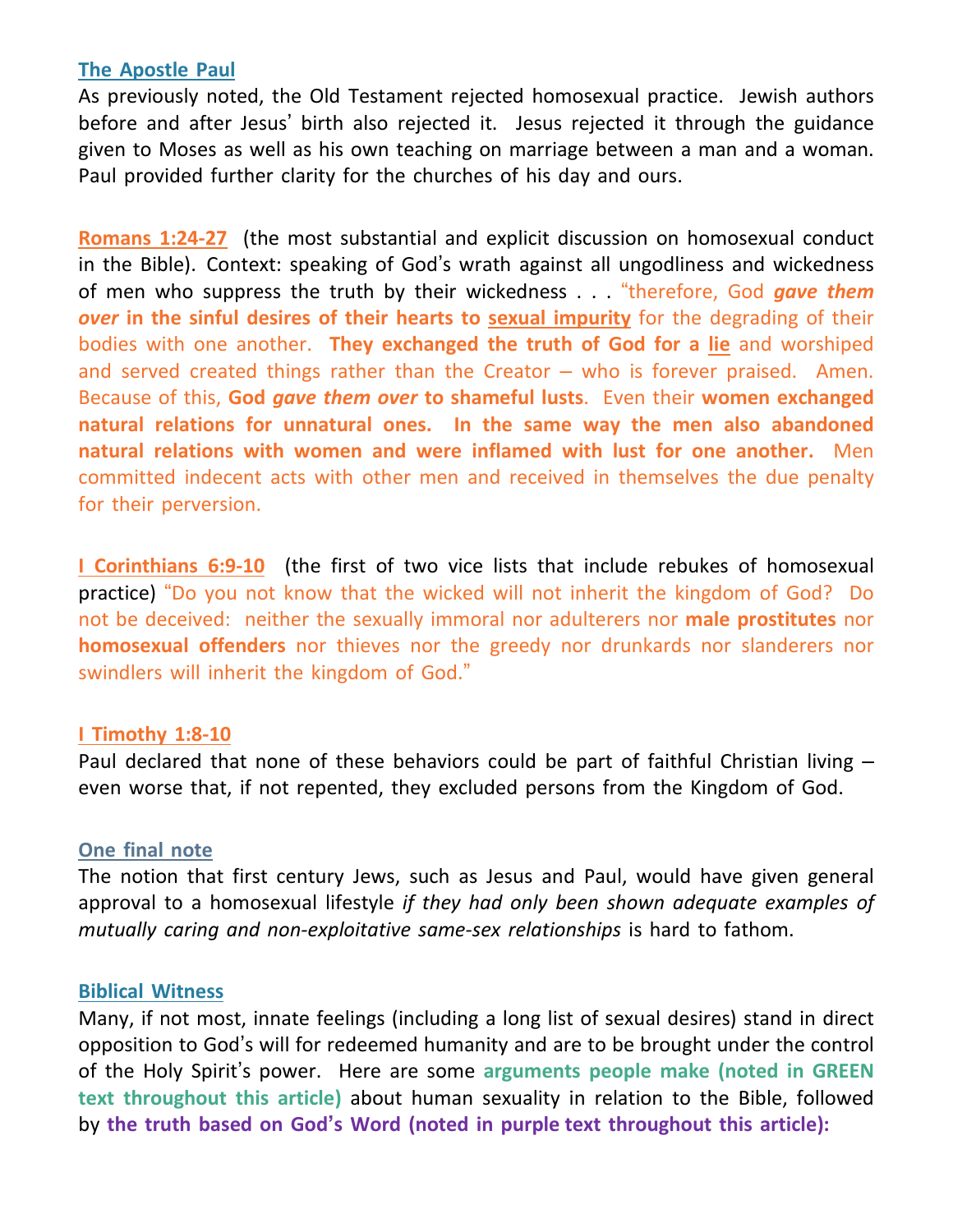# **ARGUMENT: The Bible condemns only exploitative, pederastic forms of homosexuality.**

The biblical texts themselves nowhere limit their rejection of homosexual conduct to exploitative forms.

It is misleading to argue that Jewish Christian writers had nothing but negative images from which to base their judgement of homosexuality.

# **ARGUMENT: There are only a few biblical texts that speak directly to homosexuality, meaning it is a marginal biblical issue**.

This confuses frequency with degree of importance. Little negative documentation exists in the Bible for bestiality and prostitution, yet these are not insignificant sins.

Though the Bible records only a few statements by Jesus on human relationships, Jesus was *not* neutral on the subject, let alone in support of homosexual relationships, but instead of definite disapproval.

This is rather constricted and ahistorical way of viewing scripture. Paul only wrote about homosexual behavior twice, but they were significant. . .

- 1) establishing the extreme depths of depravity to which Gentiles without Christ had sunk **(Romans 1),**
- 2) including it among a series of offenses in which Christians should not engage **(1 Timothy 1 and 1 Corinthians 6).**

All the texts that do address homosexual behavior are part of a much larger biblical worldview that consistently portrays only one model for sexual relationships, that between a man a woman in lifelong partnership**.**

Homosexuals living in sin can change. Heterosexuals living in sinful impulses can change; they can manage, even repress, their sinful desires, such as the temptation to revisit sinful behavior in thought or deed. The same is true for those who have engaged in homosexual impulses and behaviors. All believers need to repent and draw near to the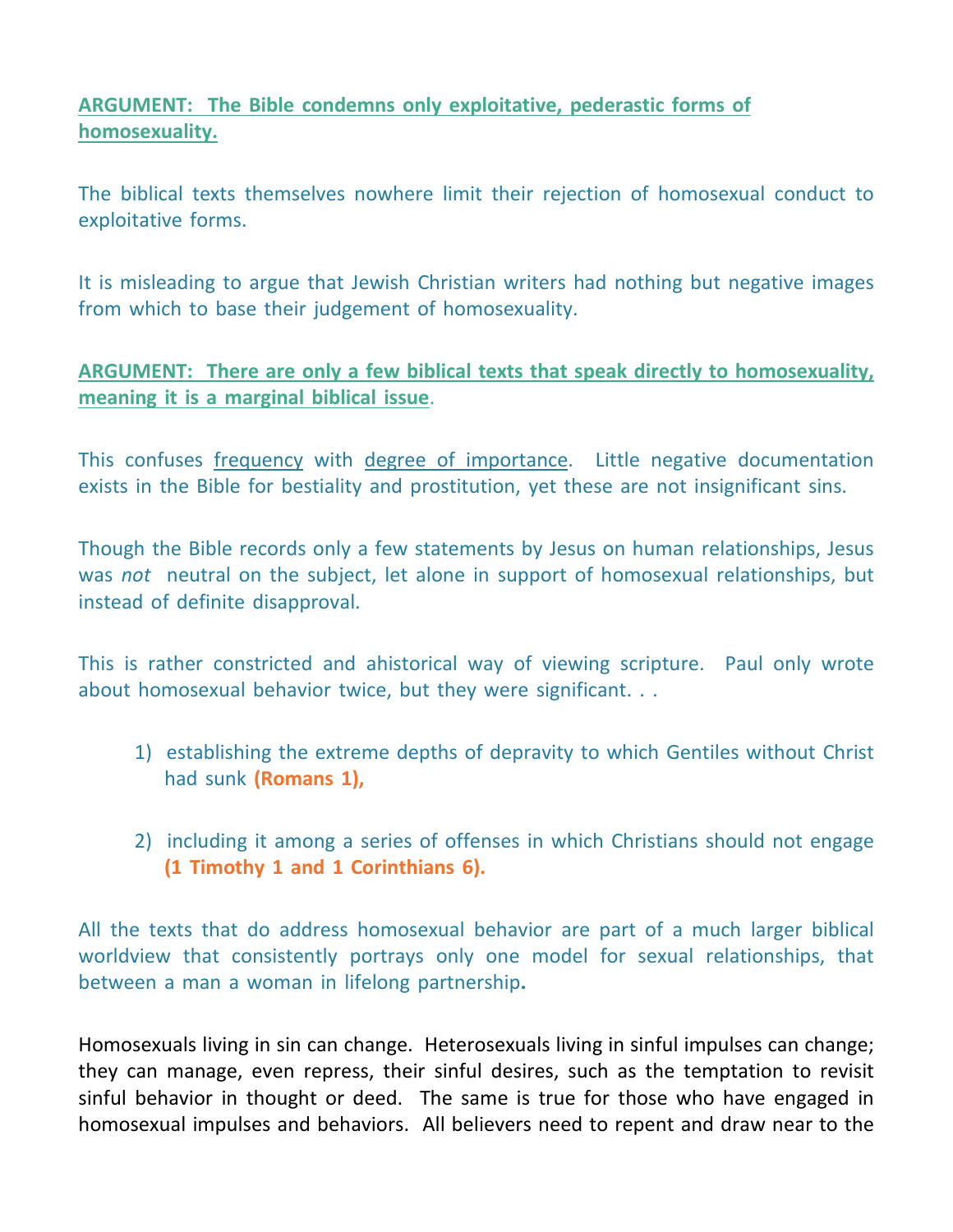Lord when temptations come. They need to refuse to act on fleshly impulses and, rather, be led of the Spirit. Christopher Yuan<sup>2</sup> and Francis MacNutt<sup>3</sup> share powerful testimonies of coming out of homosexual lifestyles.

There is not a single thread of evidence in the Bible that remotely suggests that samesex unions are any more acceptable than extramarital or premarital intercourse, incest, or bestiality.

**There are only two choices in scripture** regarding sexual intercourse:

- 1) a lifelong monogamous heterosexual relationship, or
- 2) remain celibate.

What makes the biblical mandate concerning homosexuality so hard for Christians to ignore or downplay are the following considerations:

Homosexuality is behavior condemned and forbidden as harmful or unlawful.

Homosexuality is *behavior*, not just thoughts, theories, or worldviews.

Homosexuality is behavior condemned and forbidden by *both* Testaments.

Homosexuality is behavior condemned and forbidden *pervasively within each Testament*; there are no dissenting voices.

Homosexuality is *severely* condemned and forbidden behavior, expressed with much revulsion.

Homosexuality condemned and forbidden behavior is stated *absolutely*, encompassing all forms of homosexuality.

Proponents state that homosexuality must be something good because it is able to foster mutually loving relationships. Problems with that assertion include:

1) It says nothing one way or the other about the legitimacy of homosexual intercourse, an act not necessary to establish a healthy bond between members of the same sex.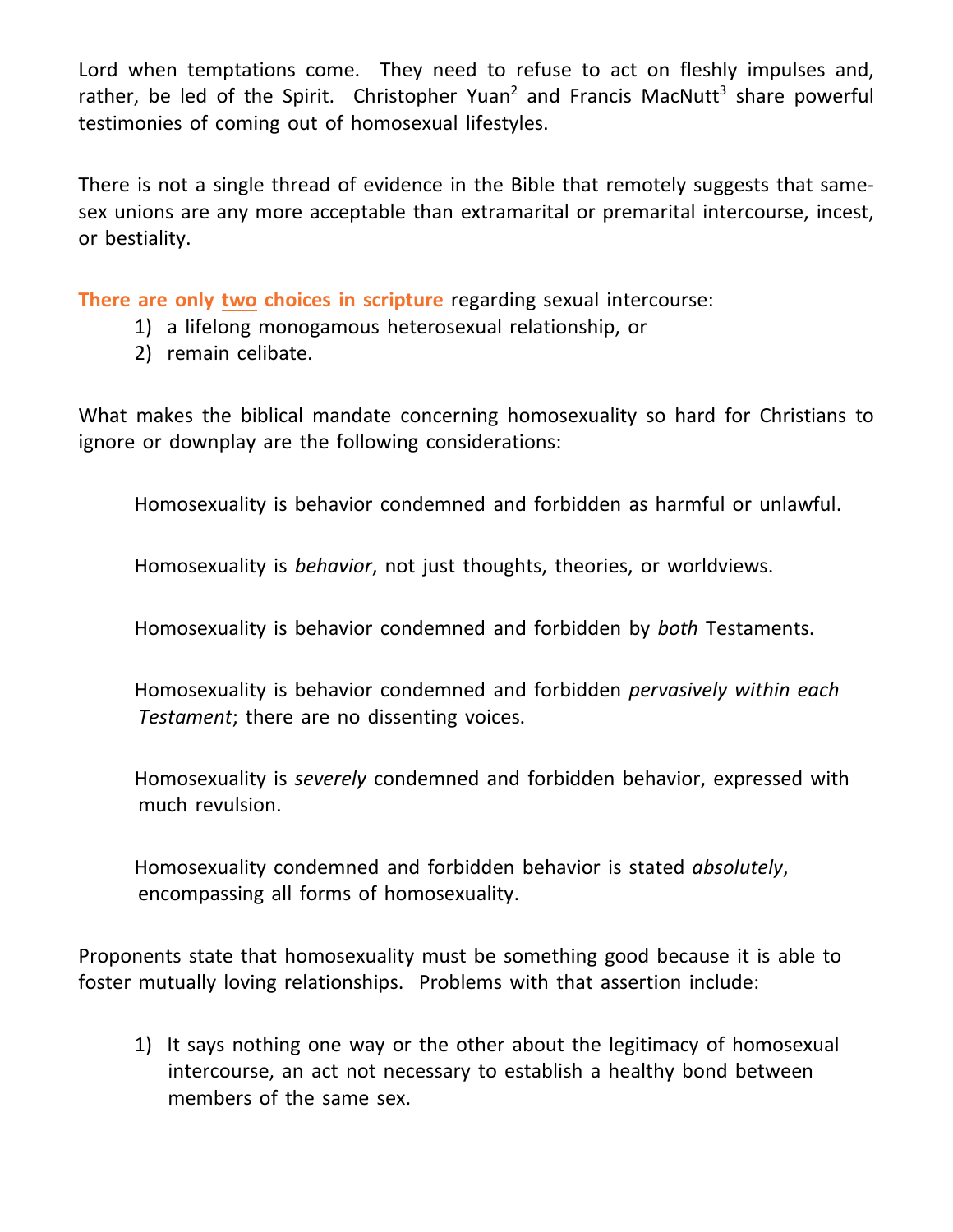2) All the data for homosexual conduct indicates a poor track record so far as enduring monogamous relationships are concerned.

Proponents state that, since we are all sinners anyway, why single out the sin of samesex intercourse, i.e., let the person without sin cast the first stone. This is a tempting, fallback argument but

- 1) admits that homosexuality *is* a sin, and
- 2) would result in a church that never takes a stand against sin and evil.

Here are some negative effects when society endorses homosexuality:

- 1) It leads to an increase in the incidence of homosexuality and bisexuality, which in turn will lead to a larger number of people afflicted with serious health problems and shortened life expectancy,
- 2) It is strongly related to pedophilia and has a role in recruiting homosexuals into the fold,
- 3) It is greater permissiveness as regards sexual promiscuity, even more so than pedophilia,
- 4) It annihilates societal gender norms,
- 5) It publicly marginalizes all of those who in good conscience regard homosexual intercourse as sin.

God did not offer up Jesus Christ for the purpose of rubber stamping and affirming all human desires.

## **Science**

**ARGUMENT: Homosexuality has a genetic component that the writers of the Bible did not realize, i.e., that people are either "born gay" or not. For instance . . .**

## **The 'homosexual brain'**

The Simon LeVay study of 1992 was heralded as proving that homosexuality is caused by immutable brain differences that distinguish homosexuals from heterosexuals. This assertion is irresponsible for the following reasons:

LeVay's study was a single-author study.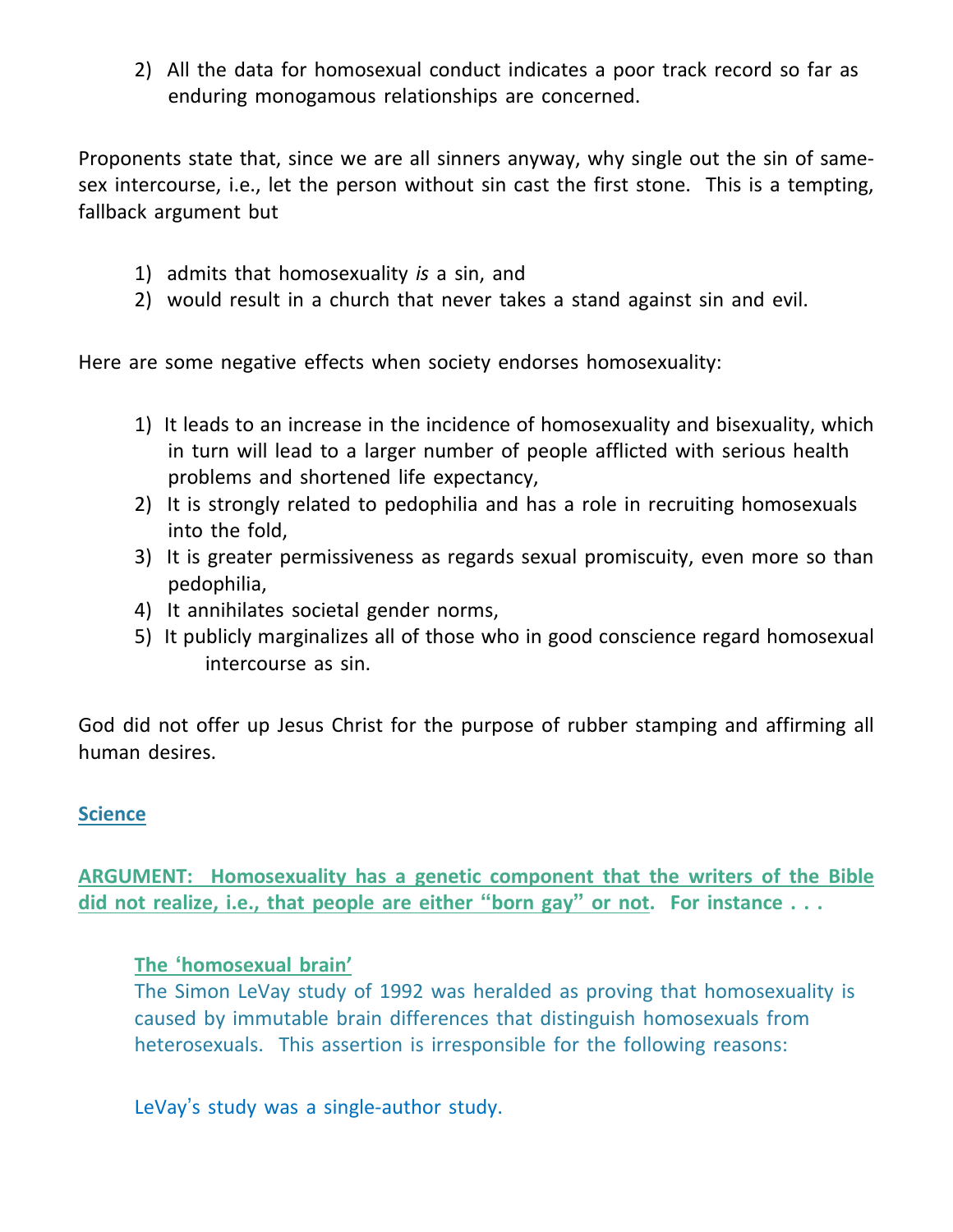His sample size was too small to make such conclusions (19 homosexual males, 16 heterosexual males and 6 females for a total of 41 people).

LeVay likely misjudged the sexual orientation of some of the individuals in the study. 1/3 of the heterosexuals in his study died of AIDS.

A more careful study by William Byne did not find a difference between male homosexuals and male heterosexuals.

#### **A 'homosexual gene'**

In 1993 Dean Hamer found what the media immediately hailed as the discovery of the "gay gene," using 40 pairs of homosexual brothers who also had a high incidence of homosexual relatives on the maternal side of the family. Refuting this are:

The scientific community heaped *considerable* criticism on the study.

Hamer failed to check his results against a heterosexual control group, inflating the statistical significance of his findings.

Hamer did a second study that showed less dramatic results.

Hamer ultimately stated "We have not found the gene – which we don't think exists – for sexual orientation." . . and "There will never be a test that will say for certain whether a child will be gay. We know that for certain."

Hamer's team did not locate a chromosomal marker for lesbians or bisexuals.

#### **Closing Thoughts**

Same-sex intercourse is strongly and unequivocally rejected by the revelation of Scripture. **It is clearly identified as sin in the eyes of God.**

Same-sex intercourse represents a suppression of the visible evidence in nature regarding male-female anatomical and procreative complementarity.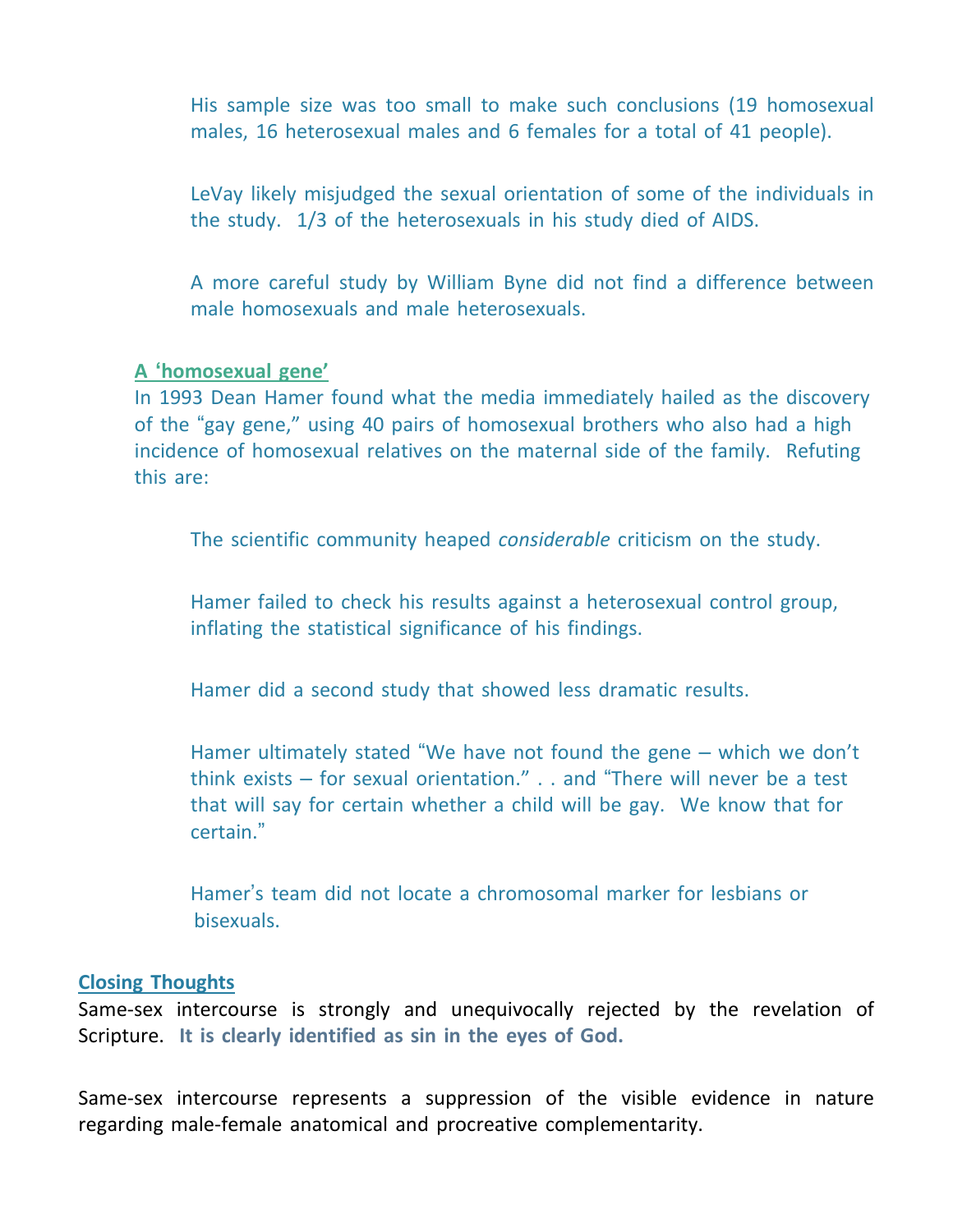Societal endorsement of homosexual behavior will only accelerate the many negative social effects arising from such behavior by

- 1) undermining efforts to deter those already engaged, and
- 2) substantially increasing the number of people who both participate in same sex intercourse and view themselves as homosexual, bisexual, or transgender.

The practicing homosexual's own relationship with the Creator will be put in jeopardy.

Embrace God's love for the world and for you and do whatever is needed in your life to make it pleasing to Him.

This is an introduction on the subject of **Human Sexuality***.* Here are many other resources you may wish to explore:

## **Books**

**\_\_\_\_\_\_\_\_\_\_\_\_\_\_\_\_\_\_\_\_\_\_\_**

1 *The Bible and Homosexual Practice*, Robert A. J. Gagnon, 2001 <sup>2</sup>*Out of a Far Country*, Christopher and Angela Yuan, 2011 3 *Can Homosexuality be Healed?,* Francis MacNutt, 2006 *The Complete Christian Guide to Understanding Homosexuality*, Joe Dallas and Nancy Heche, 2010 *Speaking of Homosexuality*, Joe Dallas, 2016 *Someone I Love is Gay*, Anita Worthen and Bob Davies, 1996 *Born Again This Way*, Rachel Gilson, 2020 *A Change of Affection*, Becket Cook, 2019 *Loving My (LGBT) Neighbor*, Glenn T. Stanton, 2014 *Restoring Sexual Identity*, Anne Paulk, 2003 *Is God anti-gay?,* Sam Allberry, 2015 *The Gay Agenda*, Dr. Ronnie W. Floyd, 2004

## **Websites**

Is It True That Jesus Never Addressed Same-Sex Marriage? | [FamilyLife®](https://www.familylife.com/articles/topics/life-issues/challenges/cultural-issues/is-it-true-that-jesus-never-addressed-same-sex-marriage/)

When [Homosexuality](https://joedallas.com/product/when-homosexuality-hits-home/) Hits Home • Joe Dallas - Joe Dallas